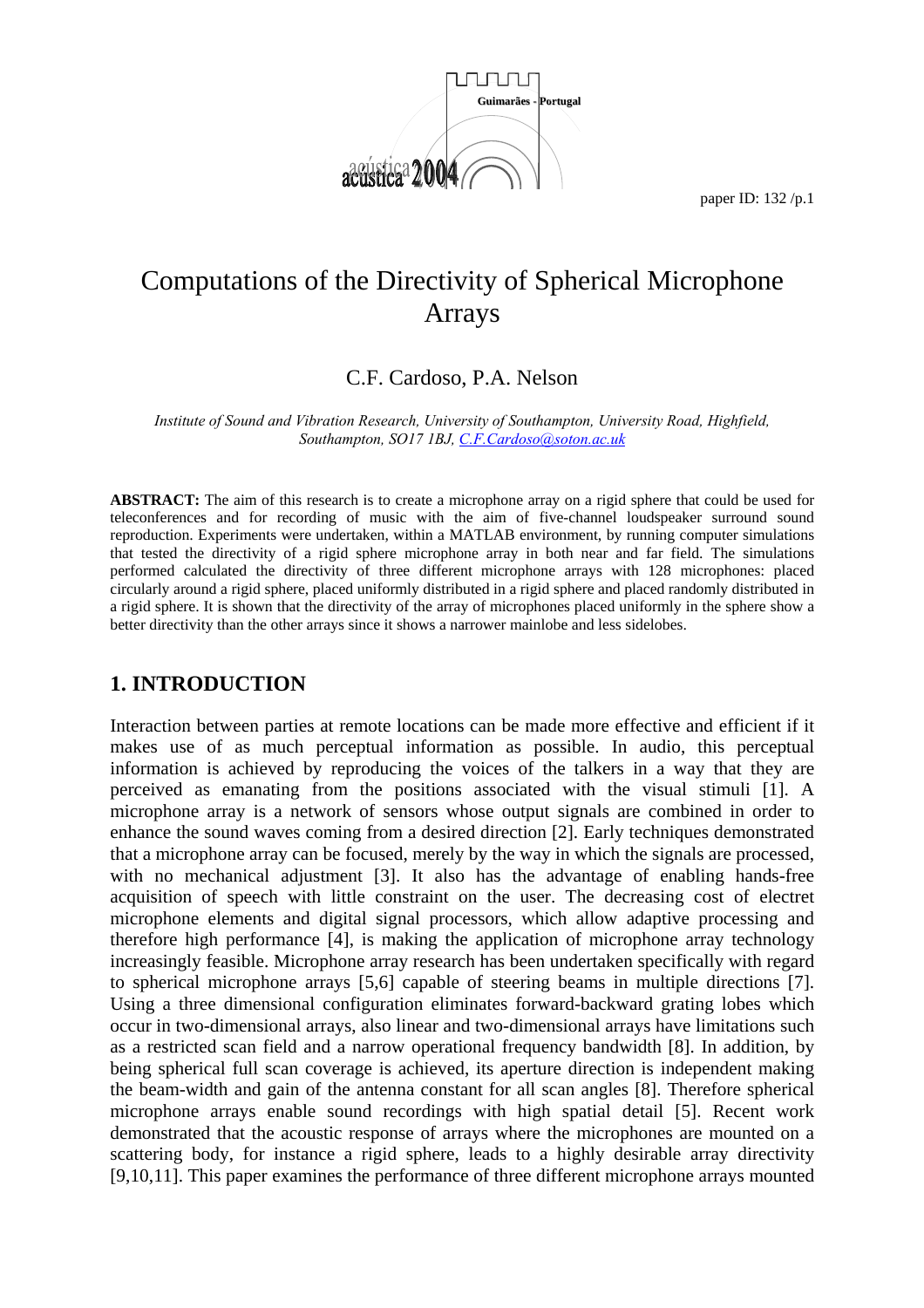

on a rigid sphere, by running simulations in a MATLAB environment, in both near and far field. The beamformer used in the study is a "focused beamformer" that enhances the microphone directivity. A focused beamformer attempts to map the distribution of acoustic source strength associated with a given source distribution by changing the beamforming operation in accordance with the assumed source position.

# **2. MICROPHONE ARRAY**

Figure 1, shows the block diagram that illustrates the simulations performed. A point monopole source radiates sound to the microphone array. When the signal arrives at the microphones it is scattered due to the presence of a rigid sphere. The microphone array then processes the resulting signal through an array of filters that ensure the time alignment of the signals at the summing junction. The output is then passed through an inverse filter with the goal of obtaining an output impulse response that is an accurate replica, but delayed version, of the source signal.



Figure 1 – *System used to perform the simulations*

### **2.1 Scattering of Sound by a Rigid Sphere**

When an acoustic wave has an obstacle in its path, in addition to the undisturbed plane wave there is a scattered wave, spreading out from the obstacle in all directions, interfering with the plane wave. The scattered wave is the difference between the actual sound wave and the undisturbed wave, which would be present if an obstacle was not there [12]. The scattered field  $p_s$  is given by,

$$
p_{s} = \frac{j\rho_{0}k}{4\pi} \sum_{m=0}^{\infty} (2m+1)b_{m}(j_{m}(ka) - j \cdot n_{m}(ka))P_{m}(\cos\phi)
$$
 (1)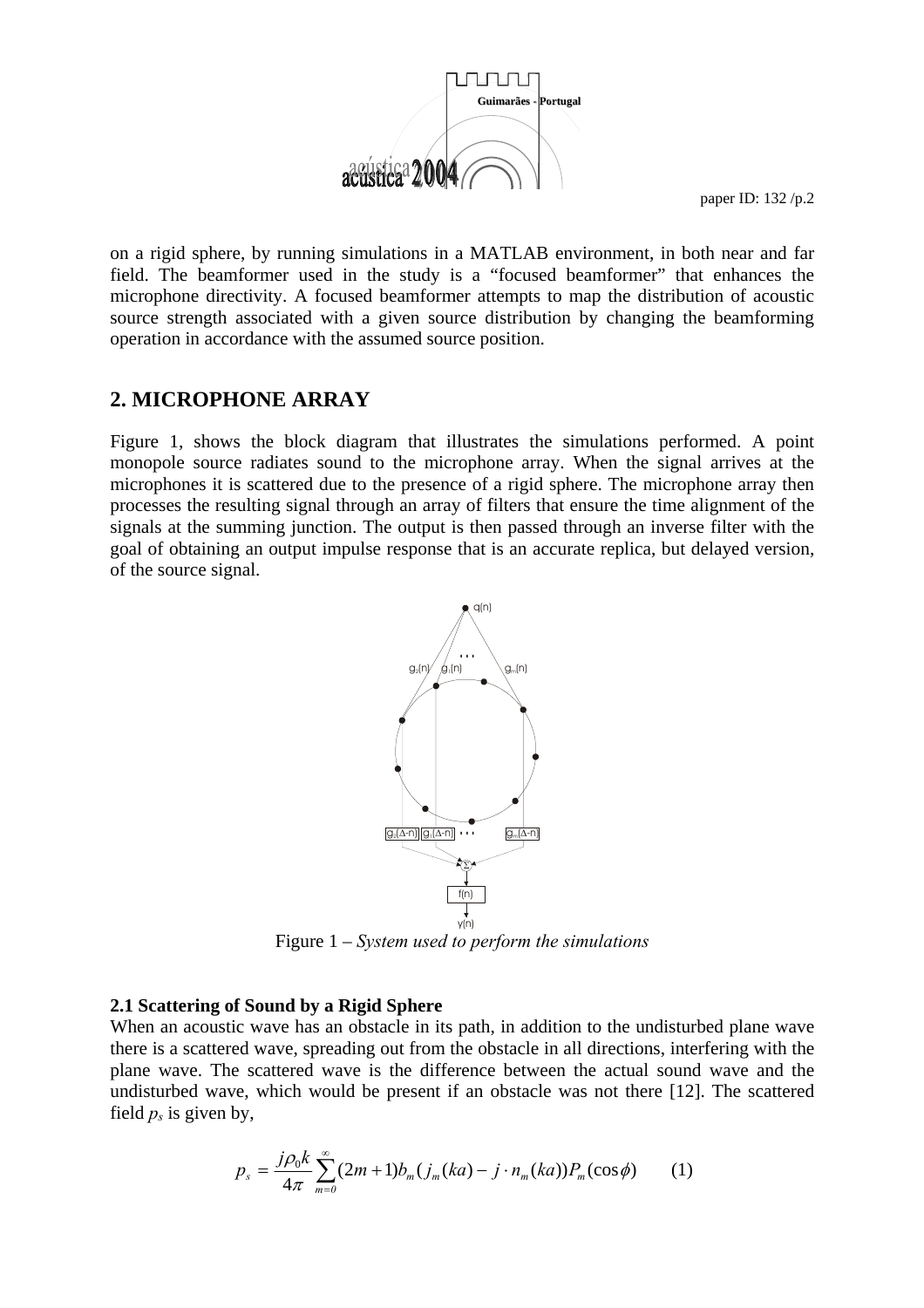

where  $\rho_0$  is the air density,  $k=\omega/c_0$  where  $c_0$  denotes the sound speed and  $\omega$  is the angular frequency, *jm* and *nm* are the m'th order spherical Bessel functions of the first and second kind respectively,  $a$  is the distance from the sphere centre to the receiver,  $P_m$  is the m'th order Legendre polynomial,  $\phi$  is the angle subtended between the receiver point, centre of sphere and the source. The constant  $b_m$  needs to be chosen in order to satisfy the boundary condition, which states that the total pressure gradient must be zero on the sphere surface. Thus,

$$
b_m = \frac{j_m(k\rho) - j n_m(k\rho)}{1 - j(n_m'(ka)/j_m'(ka))}
$$
 (2)

where  $\rho$  is the distance from the centre of the sphere to the source and the prime denotes differentiation with respect to the argument of the function.

#### **2.2 Signal Processing for Accurate Replication of Source Strength Time Histories**

Beamforming methods can be used to enhance the amplitude of the desired speech signal while reducing the effects of the interfering signals and reverberation. The beamformer used in the system is,

$$
\mathbf{w}_{opt}^* = \left[\mathbf{g}^H \mathbf{g} + \beta\right]^{-1} \mathbf{g}^* \quad (3)
$$

where **g** is the sum of the free field Green function with the scattered field Green function and  $\beta$  is a regularisation parameter introduced in Equation 3 to improve the time domain response [11,13]. It should also be noted that this solution for the optimal beamformer is essentially that used in the focused beamformer where an attempt is made to map the distribution of acoustic source strength associated with a given source distribution by changing the assumed vector **g** of Green functions in accordance with the assumed source position [14]. The filter *f* in the system, illustrated in Figure 1, only represents the term  $[g^Hg]^{-1}$ , since the filters  $g^*$  are used to operate on the microphone outputs. Adapting properties in [15] a time reversal version of the Green function can be used to calculate **g**\* . Thus

$$
G^*(e^{j\omega}) = G(e^{j\omega}) = FT\{g(-n)\} (4)
$$

The complex conjugate of the Green function equals the Fourier transform of the time reversed Green function in the time domain. Therefore the value of **g**\* is calculated by taking the filter **g** impulse responses, reversing them and applying a delay, to avoid problems caused by non-causal systems.

### **3. SIMULATIONS**

In array theory the common rule of thumb to determine the distance at which the far field approximations begin to be valid is  $R=2L^2/\lambda$ , where *L* is the sphere diameter, which was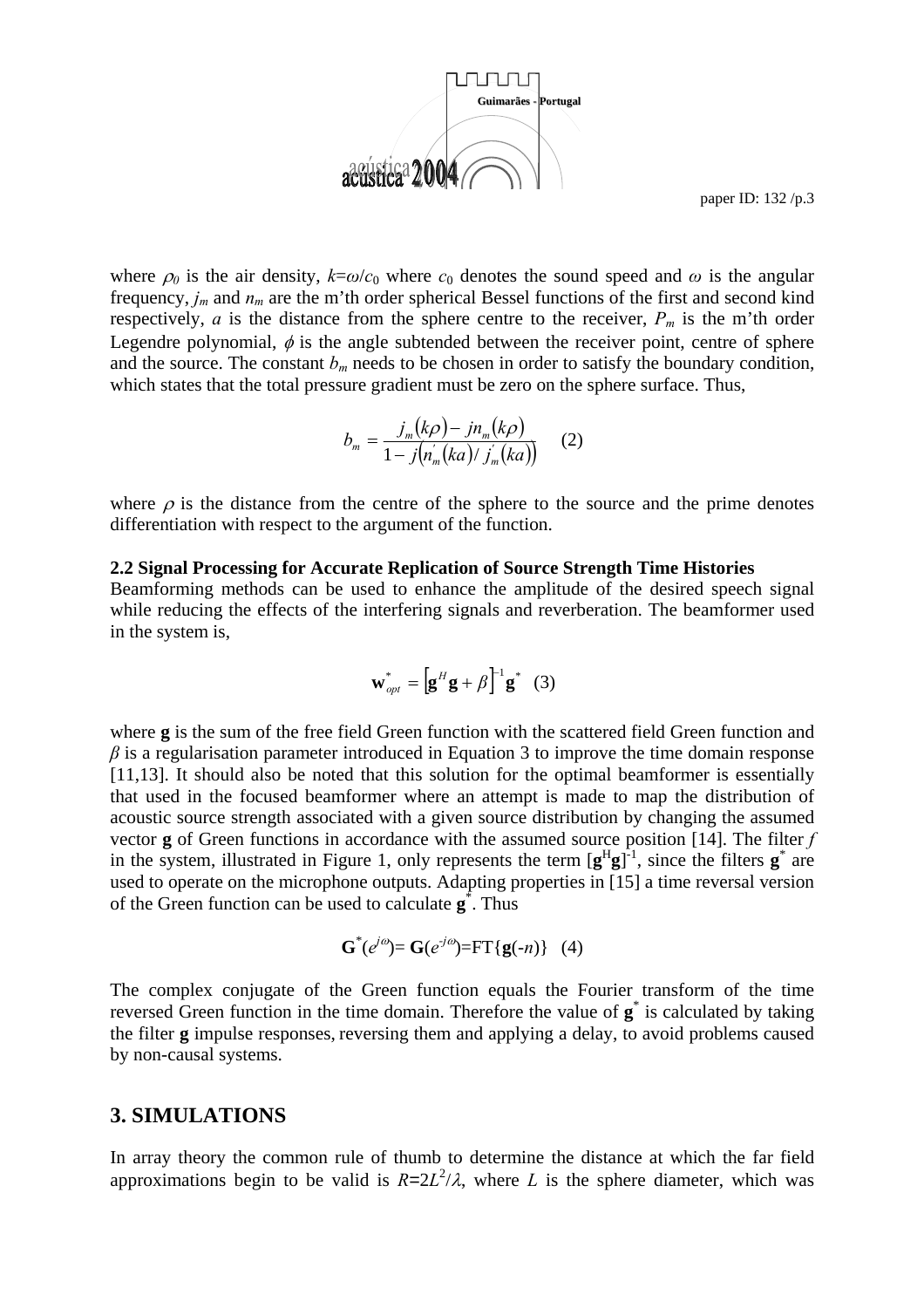

chosen to be 18cm, and  $\lambda$  is the acoustical wavelength [16]; it was decided to plot the directivity up to 20kHz. Therefore 0.5m was chosen to be the arbitrary distance between the source and the centre of the arrays in the near field, and in the far field, 5m was the distance used. All the directivities were calculated with increments of 1º in the source, using 4096 samples at a sampling frequency of 41kHz. All directivities are shown for *ka* where  $k=\omega/c_0$ where  $c_0$  denotes the sound speed and  $\omega$  is the angular frequency, *a* is the distance from the centre of the sphere to the receivers, therefore the sphere radius. Three simulations were run where it was tested the y-z plane directivity of arrays of microphones in a rigid sphere: when the microphones were placed in a circular array around the x-y plane, and when the microphones were placed uniformly and randomly distributed in the sphere.



Figure 2 –*Microphone array placed in the x-y plane and sources shown around the y-z plane* 



Figure 3 – *y-z plane directivity for the source at 0.5m from an array of 128 microphones placed in the x-y plane*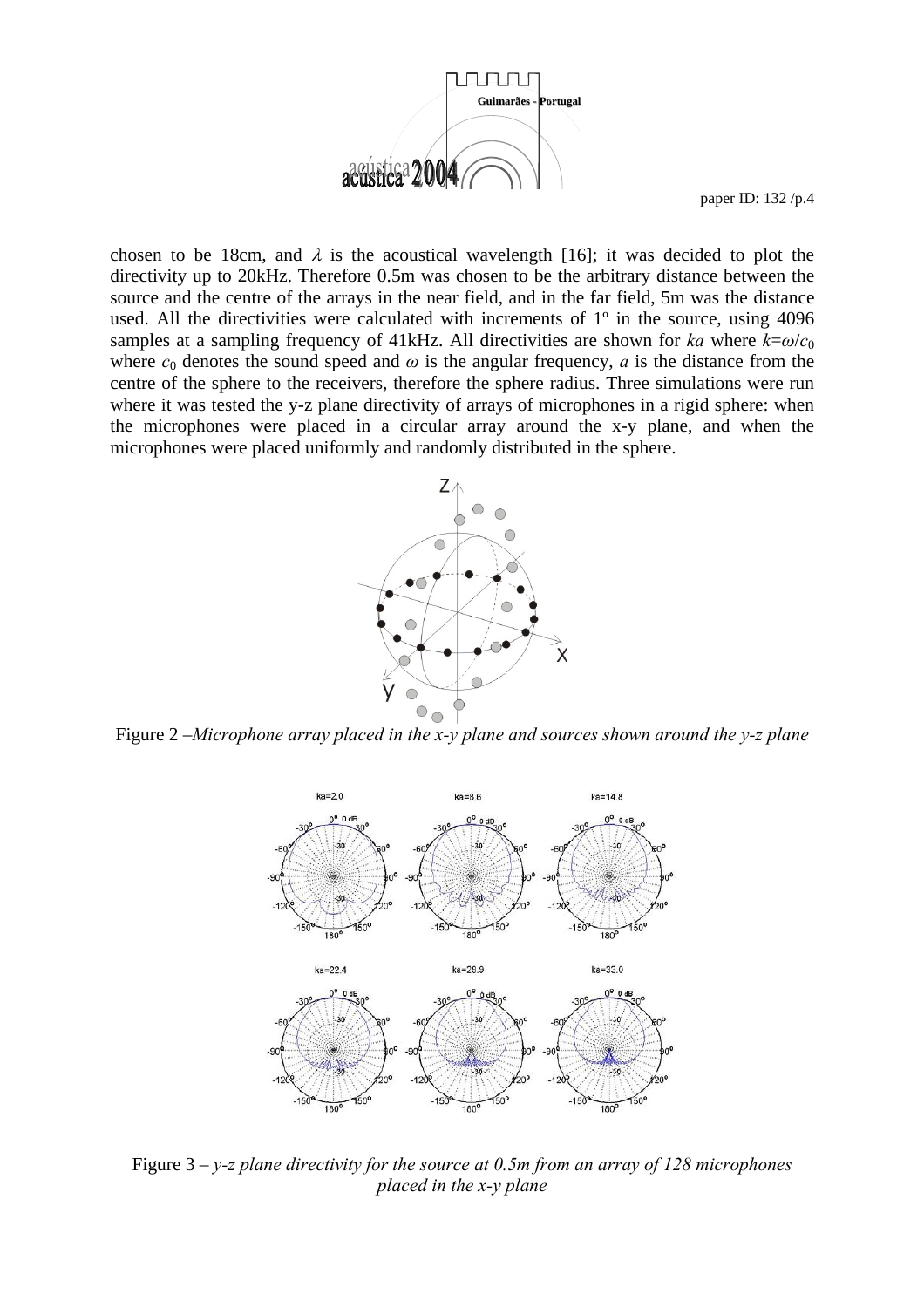

Figure 4 – *y-z plane directivity for the source at 5m from an array of 128 microphones placed in the x-y plane* 



Figure 5 – *y-z plane directivity for the source at 0.5m from an array of 128 microphones placed uniformly in a 9cm radius rigid sphere*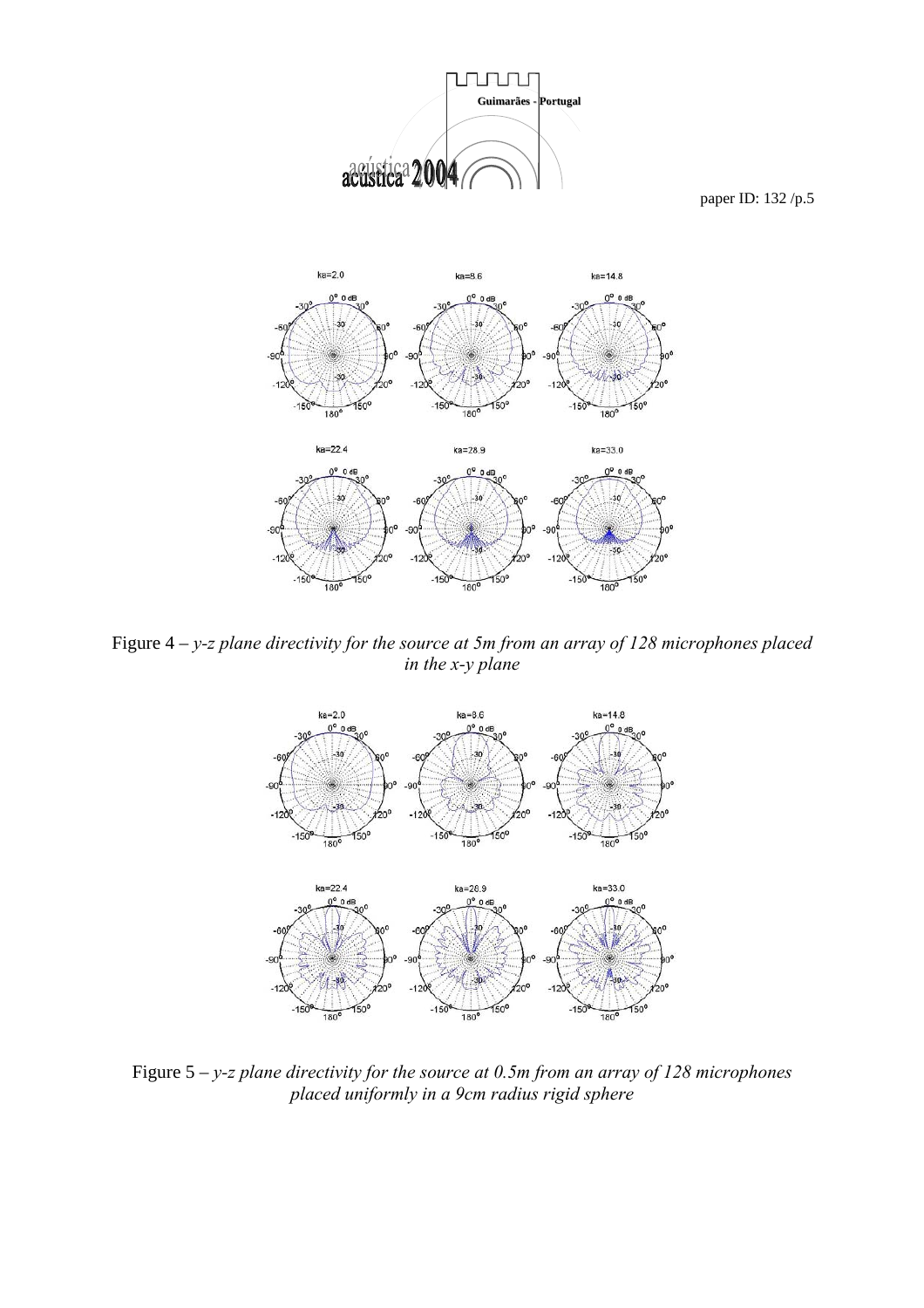

Figure 6 – *y-z plane directivity for the source at 5m from an array of 128 microphones placed uniformly in a 9cm radius rigid sphere* 

The positioning of sensors in a random fashion helps to avoid the periodicity inherent in nonrandom arrangements, thus possibly flattening the co-array values [17].



Figure 7 – *y-z plane directivity for the source at 0.5m from an array of 128 microphones placed randomly in a 9cm radius rigid sphere*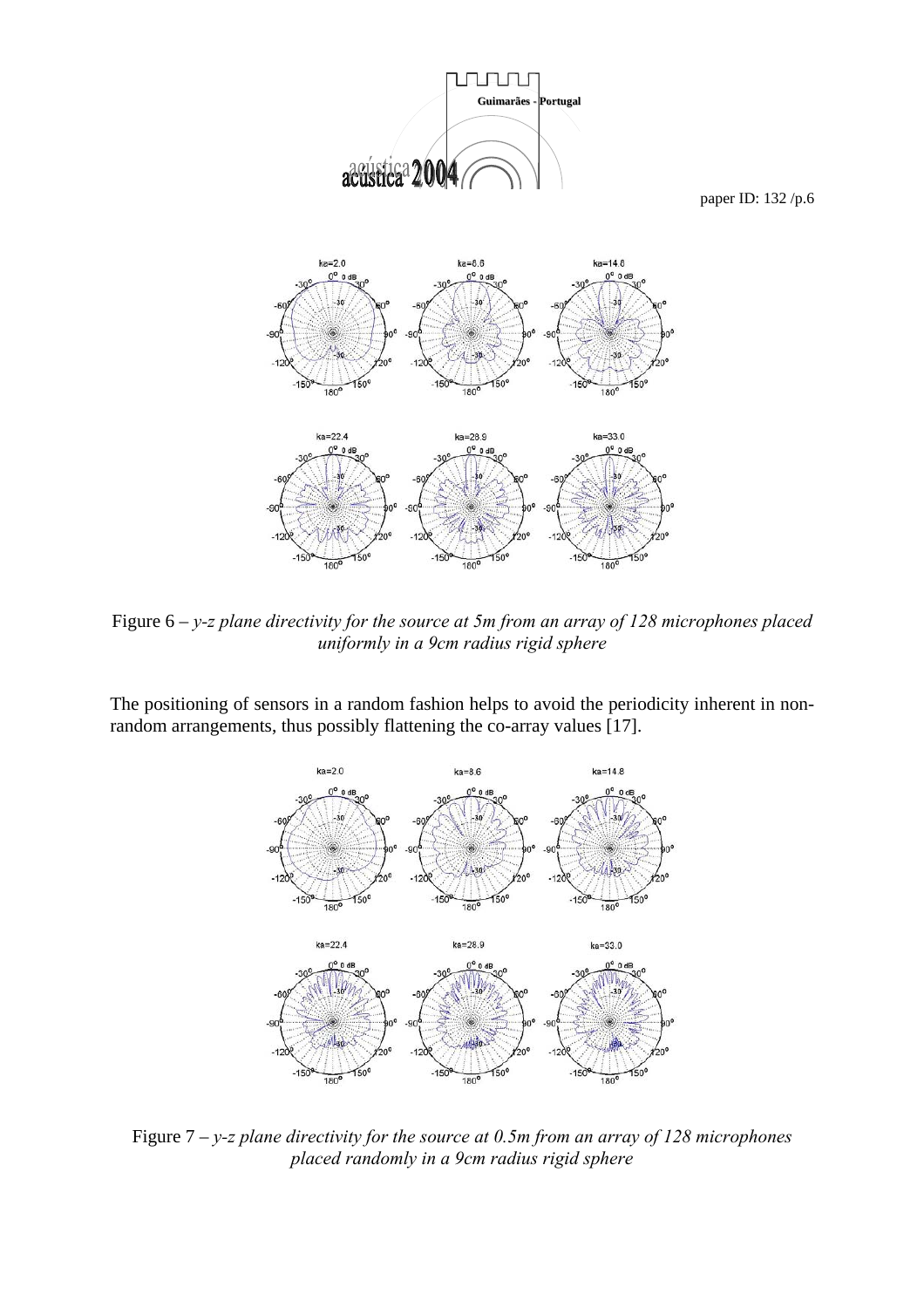

Figure 8 – *y-z plane directivity for the source at5m from an array of 128 microphones placed randomly in a 9cm radius rigid sphere* 

# **4. CONCLUSIONS**

Numerical experiments were undertaken, within a MATLAB environment, which compared the directivity performance of different microphone arrays. It was shown that when the microphones are placed uniformly around a sphere the directivity is better, since the mainlobe is narrower and there are less sidelobes than when the microphones are placed randomly or circularly around the sphere, the improvement goes up to 30dB.

### **REFERENCES**

[1] M.J. Evans, A.I. Tew, J.A.S. Angus, *Spatial Audio Teleconferencing - Which Way is Better?*, The Fourth International Conference on Auditory Display, Palo Alto, California November, 1997.

[2] Y. Mahieux, G. Le Tourneur, A. Saliou, *A Microphone Array for Multimedia Workstations*, Journal of the Audio Engineering Society 44 (5), May, 1996.

[3] J. Billingsley, R. Kinns, *The Acoustic Telescope*, Journal of Sound and Vibration 48 (4): 485-510, 1976.